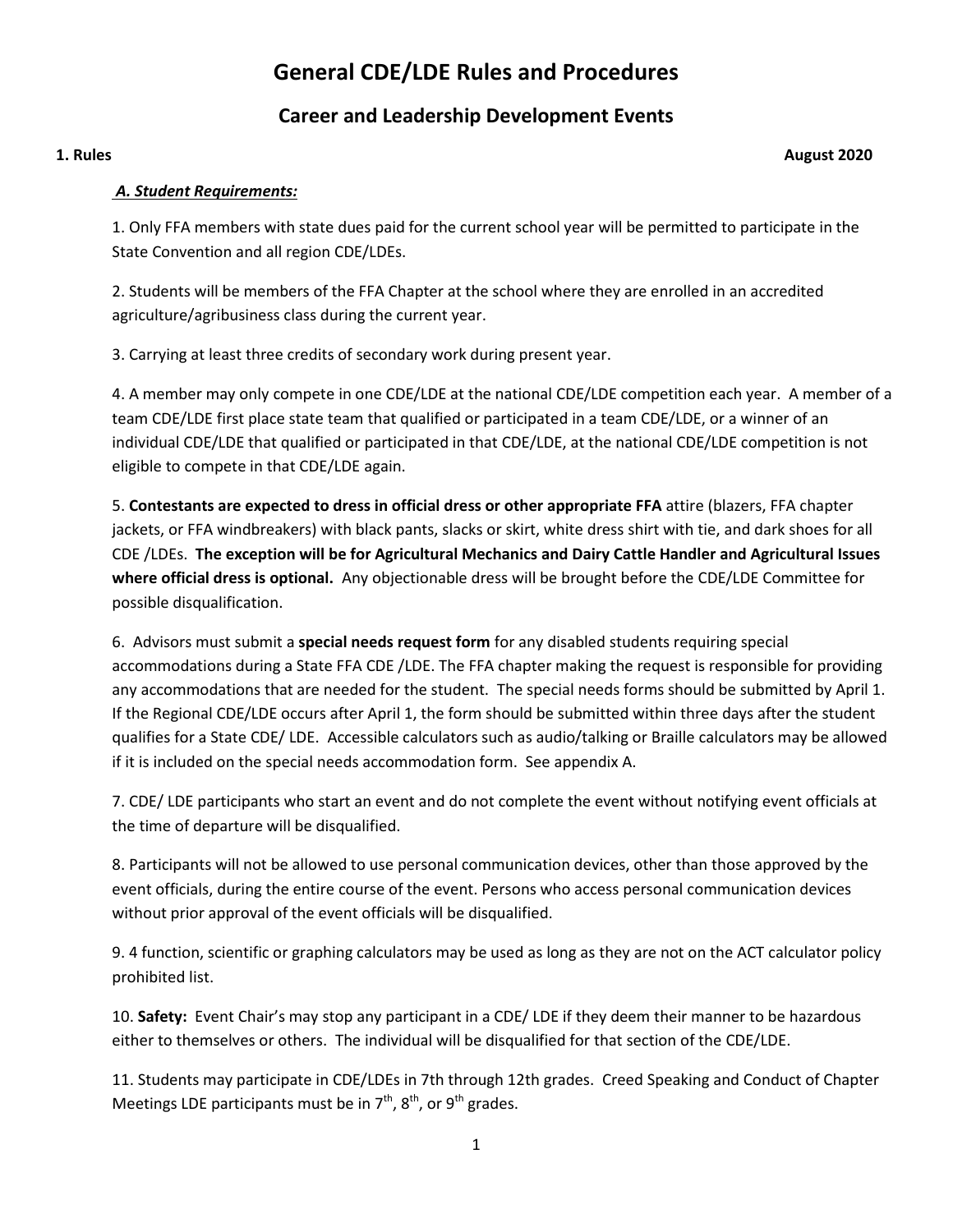#### **B.** *Certification:*

1. Any changes of quotas for teams and individuals to participate from each region will be made at the MAAE Annual Summer Conference.

2. Any team or individual failing to participate in a state CDE/LDE after being certified will be reported to the MAAE CDE/LDE Committee.

3. If a question of eligibility arises at the CDE/LDE, the team or individual will be allowed to compete and will be reported to the MAAE CDE Committee.

4. **Certification** will be made by the Regional CDE Committee member at the end of each CDE/LDE. A member is considered certified once he/she has qualified in the regional CDE/LDE and therefore cannot compete in any other CDE/LDE at the regional level after that time unless they were the alternate or it is a leadership or individual CDE/LDE. The information will be sent to their Regional CDE Committee Member within one week or before the next CDE/LDE, whichever is sooner. All contestants will be certified by the Regional CDE/LDE Chair on the FFA Website. Teams not registered by the deadline will be allowed to compete only at the discretion of the MN FFA CDE Committee and MN FFA CDE Coordinator.

#### **The convention registration deadline is midnight, April 3, 2021**.

5. The Regional CDE Chairperson is responsible for certifying the teams from their region. Schools are allowed to make substitutions of team members. Schools may allow changes in team membership, even if the new contestants did not participate in the Regional Event. Each Region may have their own guidelines to follow for regional CDE/LDEs. Any appeals regarding the certification process should be brought to the CDE Committee through the Regional CDE Chairperson. The Committee has approved appeals in the past that deal with: Team score sheets not properly scored; improper tie breaking procedures. The Committee has not approved appeals in the past that were: Scoring errors discovered after the CDE/LDE; students expelled from CDE/LDEs for talking or cheating during a CDE/LDE.

6. Regions may certify individuals from a team CDE/LDE if the individual ranks in the top 6 of the region. If certified alternate ranks in the top six in the region and replaces a team member, the replaced team member is not eligible to judge as an individual.

7. Certified schools who wish to withdraw shall notify the Regional Advisor and their Regional CDE Committee Member who will contact the next alternate team certified.

8. Any team withdrawing after April 1 will notify the Regional Advisor, Regional CDE/LDE Committee Member, and State FFA CDE Coordinator. Any changes to State CDE/LDE participants made after the Website registration is finalized must be submitted on the proper form to the Registration Area at the State FFA Convention prior to the start of the CDE/LDE. See Appendix B

9. In contests where no Regional CDE/LDE is held and the team goes directly to the state CDE/LDE, the names of the team members shall be sent to the Regional CDE Committee Member for certification before April 1.

10. **Appeals**: The top five teams in CDE/LDEs scored with scantrons will be notified on Monday afternoon at the convention and may review their student's scores. These scores will be considered final after these reviews. Advisors of lower placing teams and of other CDE/LDEs may make appeals associated with scoring errors. Any appeals to the CDE/LDE results must be made within two days after the results are posted. Any appeals will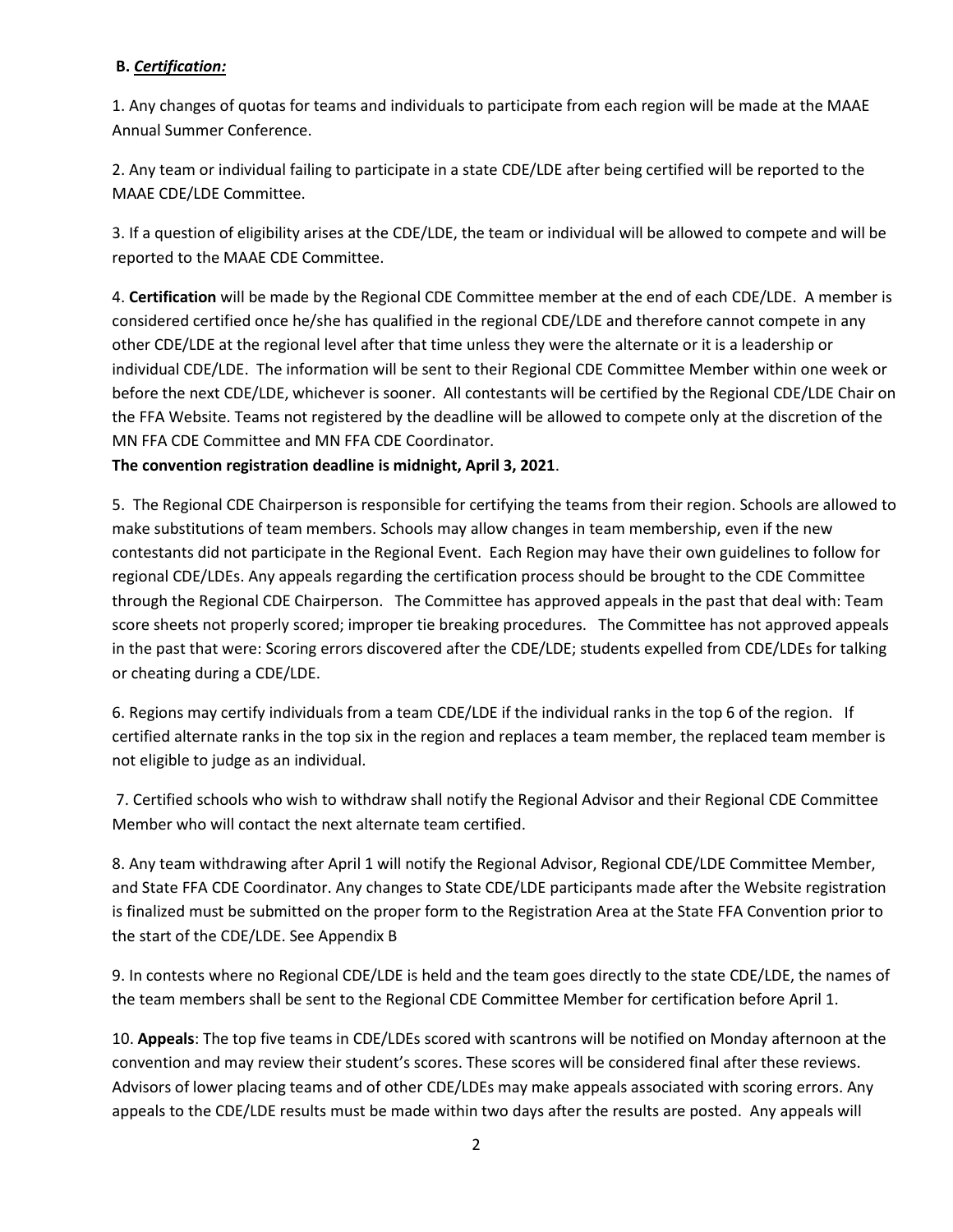restart the two day appeal time. The amended results will be final and certified by the CDE coordinator after the two day appeal time has passed.

Appeals should be sent directly to the State FFA CDE Coordinator. The CDE Coordinator will evaluate the appeal and forward information to the State FFA Advisor and Executive secretary. The CDE Coordinator with the State FFA Advisor and the State FFA Executive Secretary will evaluate the appeal and make a ruling with an explanation of the ruling. The teacher can request that the full CDE Committee evaluate the decision. The CDE Committee will then make the final decision. The announced results are the official results and awards may be duplicated as a result of the appeal.

#### *C. Teams:*

1. State CDE/LDE teams will composed of four member teams with the top three individual scores counting as the team score unless individual team rules specify a four member team (Ag Sales and Ag Comm.) Conduct of Chapter Meetings team must have a seven member team. A Parliamentary Procedure team must have a six member team. Best Informed Greenhand may have 5 members with the top 4 scores counting as the team score. A Talent act can have one to seven members with one accompanist.

2. When the team membership in the Regional CDE/LDE exceeds the state number, the next highest scoring individual will become the alternate. The certified alternate may be used as a regular team member.

3. Alternates are eligible to compete on any other team until the student becomes certified as a regular team member. (Student then loses alternate standing on any other previous team.)

4. Members can compete on one team CDE, one team LDE, and one individual LDE event at the state level. The Discussion Meet, Talent, and Best Informed Greenhand are invitational events and do not affect participation in other CDE/LDEs. Participation in the Agricultural Communications and Food Science CDE does affect the member's eligibility to compete in other state CDE/LDEs. Once a member has qualified for a National Team CDE/LDE, they cannot compete in another Team CDE/LDE at the state level.

5. No team arriving late for a CDE/LDE will be given any special consideration (ex: A team arriving after an event is started does not need to be allowed to go back to make up that part of the contest).

6. Only officially certified contestants, assigned advisors and university students will be allowed into the CDE/LDE competition and tabulation areas.

7. The Agriculture teacher in charge of a CDE/LDE will act immediately on accusations of unethical conduct noted during the CDE/LDE and will notify MAAE CDE Committee of action taken.

8. All team members will participate simultaneously in the CDE/LDE.

9. **National CDE/LDE participation** (certified by State FFA Advisor): Agricultural Communications , Agricultural Issues Forum, Agricultural Sales, Agricultural Technology & Mechanical Systems (Ag Mechanics), Agronomy (Crops), Conduct of Chapter Meeting, Creed Speaking, Dairy Cattle Evaluation & Management, Dairy Cattle Handler, Employment Skills, Environmental & Natural Resources (Fish and Wildlife), Extemporaneous Speaking, Farm Business Management, Floriculture, Food Science & Technology, Forestry, Horse Evaluation, Livestock Evaluation, Marketing Plan, Meats Evaluation & Technology, Milk Quality & Products, Nursery/Landscape, Parliamentary Procedure, Poultry Evaluation, Prepared Public Speaking, Talent, Veterinary Science (Small Animal/Veterinary Science.) Soils (May go to Oklahoma City National no sponsorship)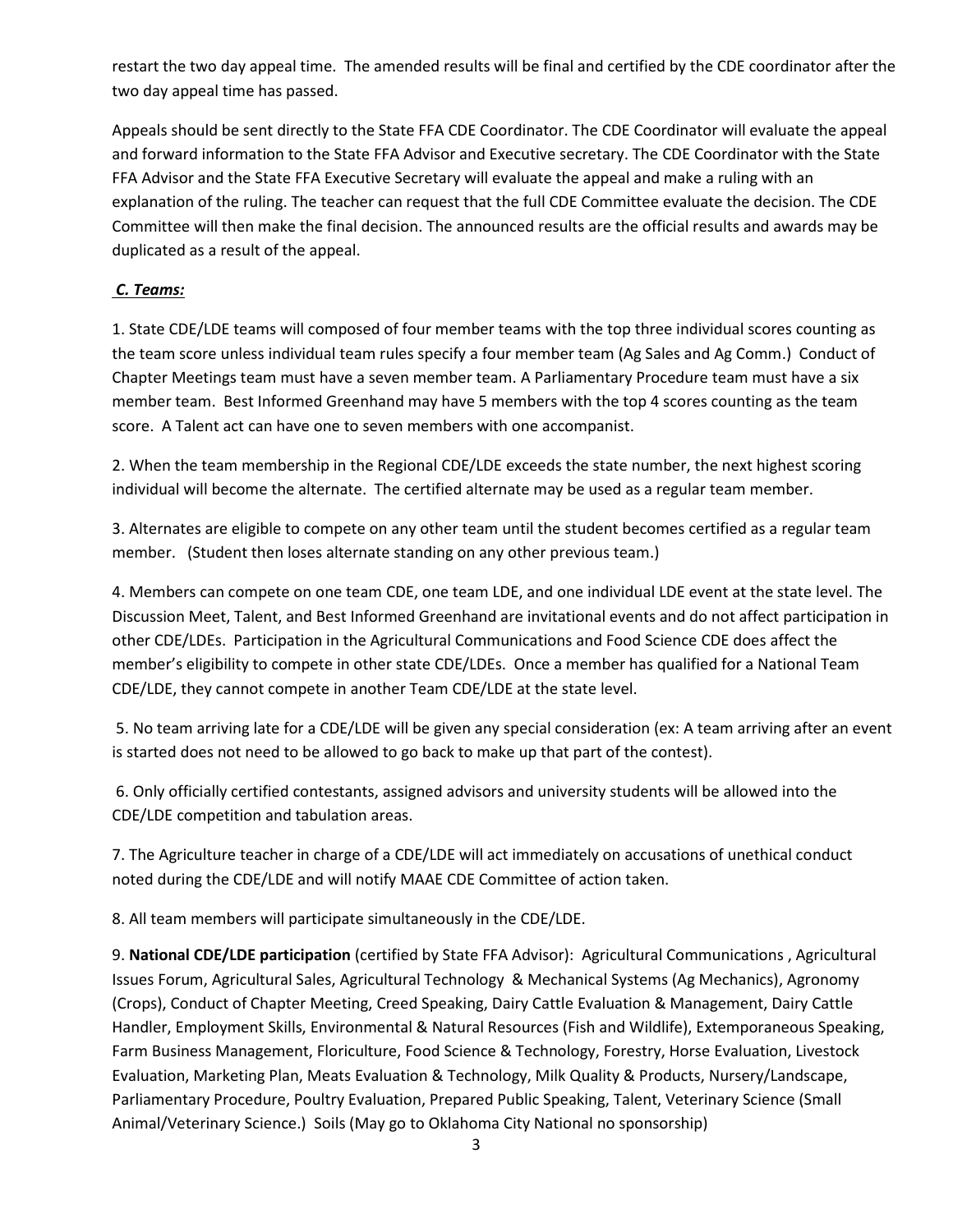#### **2. Procedure**

#### *A. Advisor Responsibilities and Duties*

#### **I. Duties of instructors in the region**

#### *a. Regional Director*

- (1) Each region will be assigned specific CDE/LDEs for each State FFA Conventions. Contest assignments are listed in section 31. Individuals selected as CDE/LDE chairpersons should be knowledgeable in content and procedures in that CDE/LDE.
- (2) Duties and responsibilities will vary from CDE/LDE to CDE/LDE. Consultation must be made with FFA CDE Coordinator or faculty CDE chairperson to get the specifics of required help needed.
- (3) Submit names to FFA CDE Coordinator at the MAAE Convention

#### *b. Contest chairperson*

- (1) Assign instructors for the following jobs:
	- -Group leaders
	- -Runners -
	- -Timers -
	- Scorers/Tabulators
- (2) Send names and their assignments to FFA CDE Coordinator by April 10.
- (3) Set guidelines with group leaders on contestant behavior for items such as:
	- -Talking -Cheating -Disruption of contest -Altering or handling materials, etc.

(4) Permission to tape state CDE/LDEs with video and/or audio taping equipment must be obtained from the CDE chairperson of the assigned region.

- (5) Oversee the CDE/LDE while in progress.
- (6) Be available to answer questions and resolve rule interpretation.
- (7) Submit a written report on the conduct of the CDE/LDE to include such items as: -Ways to improve the performance of the CDE/LDE -Any problems encountered during the CDE/LDE -Overall opinion on the conduct of the CDE/LDE

#### *c. Group leaders*

- (1) Guide the contestants to their next site during the CDE/LDE.
- (2) Make sure the contestants are given the full time allotment at each site.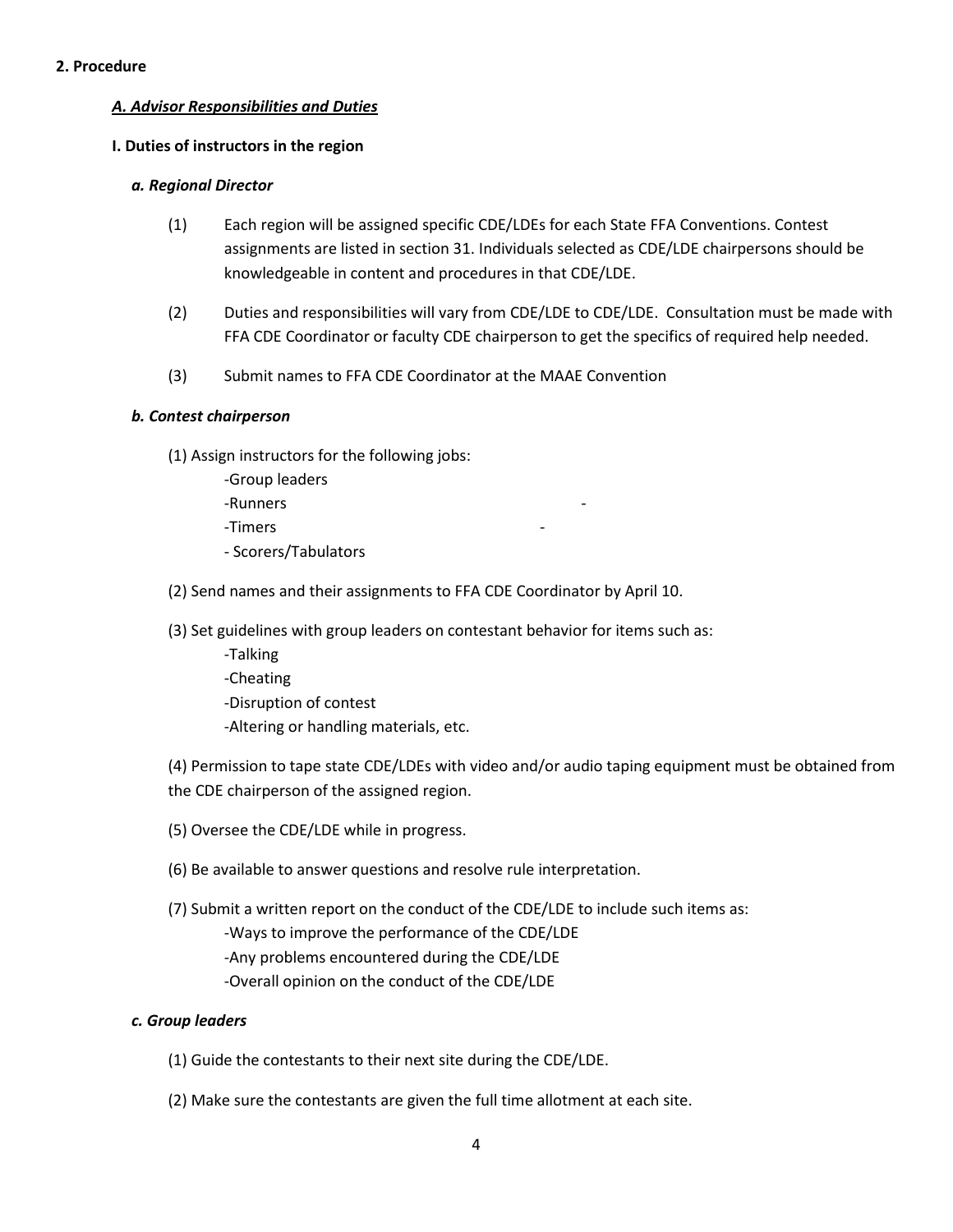(3) Monitoring the students by:

- -Limit talking among the contestants
- -Observing the group for cheating, disruptions, and altering or handling of materials.
	- Refer to CDE/LDE Agriculture teacher chairperson for appropriate action.
- -If instructions are needed for a particular class, make sure the class leader or yourself give them before judging begins for that class.

#### *d. Timers*

- (1) Allowing the contestants the full time allotment for each class/exam.
- (2) Follow the CDE/LDE instructions for proper timing methods if so stated.

#### *e. Runners*

- (1) Return cards/scantrons to scoring/tabulation site & assist scoring/tabulation in completing the contest.
- (2) Assist group leaders, if needed, to find their next class site.

#### *f. Scoring/Tabulation*

- (1) While contestants are placing their first class:
	- -Get official placings for all classes/tests
	- -Prepare scoring/answer sheets (on computer if used).
	- -Identify tie breaker classes as stated in rules.
- (2) Complete the scoring and tabulation as assisted by tabulation coordinators.
- (3) Rank all teams and individuals. Check the top ten teams and top ten individuals for accuracy.

(4) Arrange tabulation sheets in ascending order of team numbers for scanning. Check for zeros and double check individual and team scores. Print computer team summary score sheet so they may be put into the chapter packets. For non-computer tabulations, complete the result sheet summary and turn in to CDE Coordinator for recording and summary results printing.

 (5) Assign gold, silver, and bronze ribbons to all teams and individuals. Student chairs will stuff the results and ribbons into each chapter packet. The packet must be delivered to the Tabulations and Awards Committee (Room location will be printed in the state convention program) and put into the master chapter envelope.

(6) All placing cards and tests will be delivered to FFA CDE Coordinator upon completion of tabulation.

 (7) Provide a ranking of all teams, individuals, top ten teams, and top ten individuals and submit the results to FFA CDE Coordinator.

**NOTE: For CDE/LDEs being tabulated by computer**, trained individuals will assist in running the program. 1. **The region must provide two persons to help tabulate**. Duties include: individuals to enter CDE information on the computer, scanning of scantrons, and sorting scantrons after the information has been entered.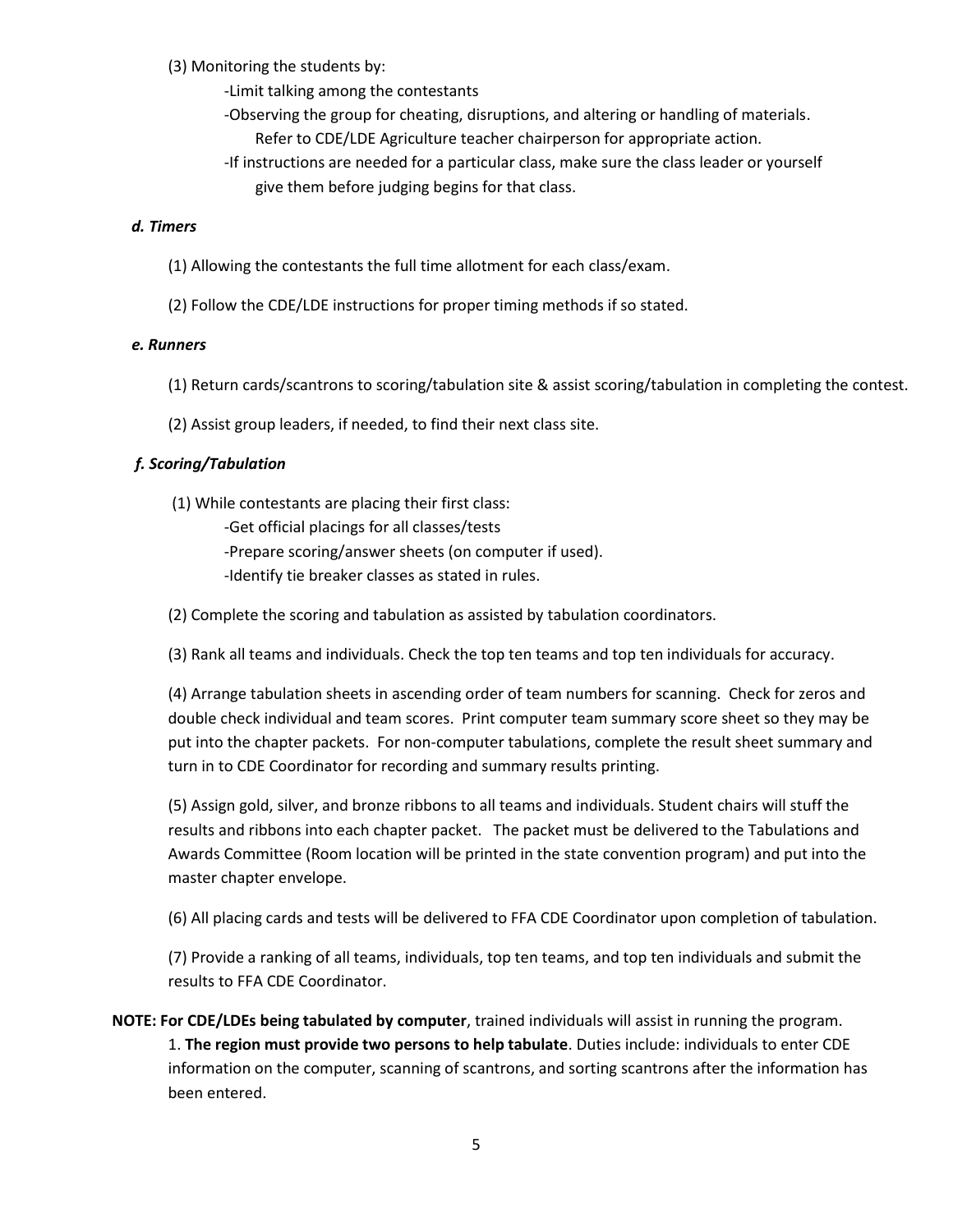2. Region in charge of general livestock CDE will be responsible for providing livestock holders from their respective region.

3. Any complaints of rule violations or other grievances on the conduct of any state CDE/LDE must be in writing and given to any MAAE CDE Committee or CDE Coordinator the day following the close of the State FFA Convention.

#### *B. U of M Faculty Responsibilities*

**Faculty General Chairperson**: A representative of the Agricultural Education Department will be the faculty general chairperson of the State FFA Convention. The CDE Coordinator will assist the Chairperson with the duties:

1. Work with the FFA CDE Coordinator in conferring with Department Chairpersons on the St. Paul Campus in appointing individual CDE/LDE Faculty Chairpersons by February 1.

2. Send instructions and assignments to all faculty, agriculture teacher, and student chairpersons.

3. Work with State FFA Officers in developing convention program and mail with other convention materials to all Minnesota FFA Chapters.

4. Assist with room scheduling and transportation for each CDE/LDE.

5. Supervise and assist Agricultural Education Club in organizing student chairpersons and committee activities; order all printed forms, cards, envelopes, ribbons, and awards for the contests.

6. Coordinate with State Advisor on scheduling of all other convention program activities.

**CDE Coordinator**: The CDE Coordinator shall be responsible for planning and conducting all contests at the State FFA Convention. Duties include:

1. Work with University of Minnesota Department Chairs to appoint faculty chairs for each CDE/LDE.

- 2. Supervise the CDE/LDE sign up on the FFA Web Site.
- 3. Work with University, State Fair, and other personal to obtain rooms and buses for CDE/LDEs.

4. Supervise and assist Agricultural Education Club in organizing student chairpersons and committee activities; order all printed forms, cards, envelopes, ribbons, and awards for the contests.

5. Send out quota sheets, CDE/LDE certification forms, and information sheets to Region Advisors.

- 6. Work with State FFA Officers in planning the State Convention.
- 7. Secure all needed materials and ribbons needed for State CDE/LDEs.
- 8. Coordinate with State Advisor on scheduling of all other convention program activities.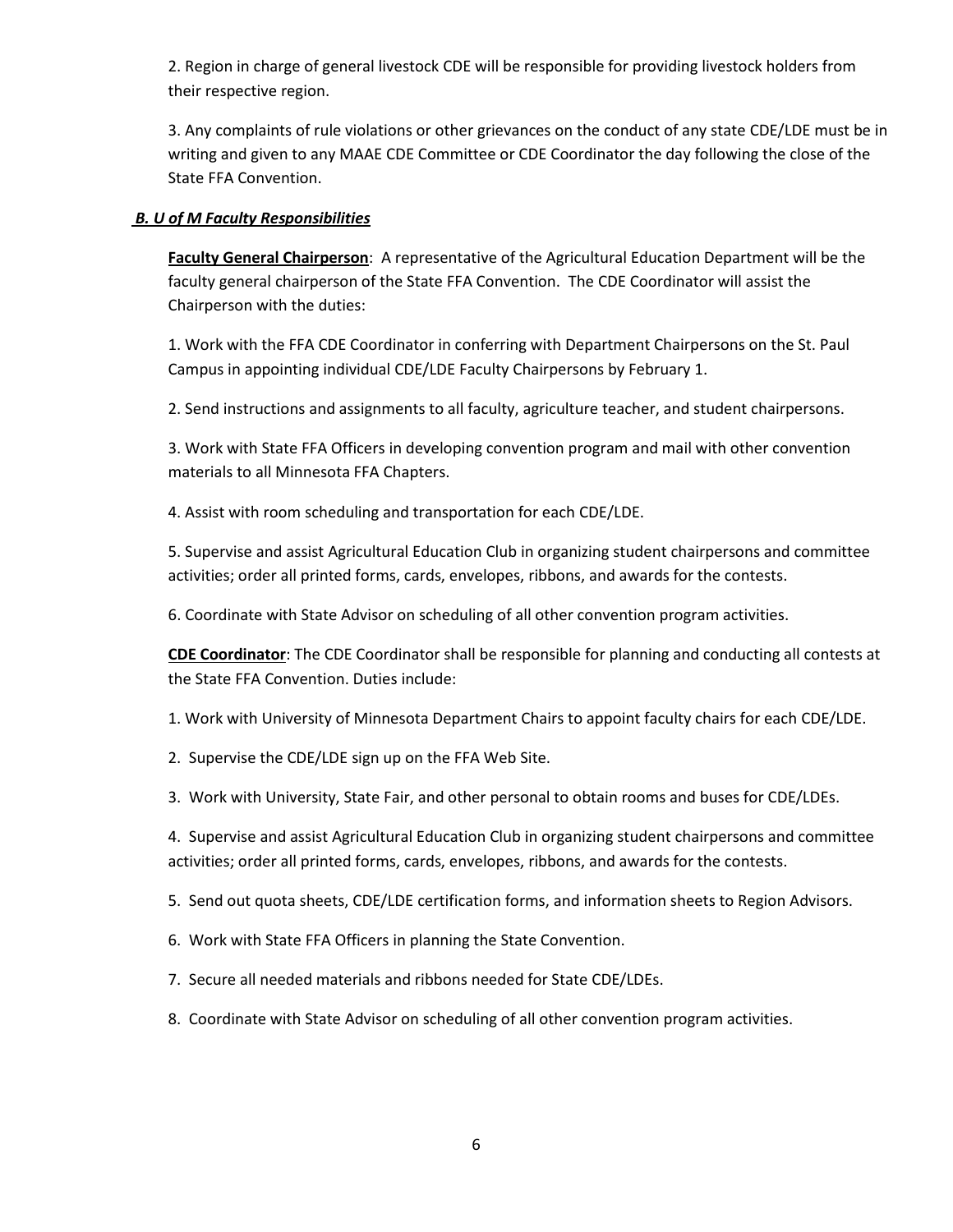**Faculty Individual CDE/LDEs Chairpersons**: The CDE/LDE faculty chairpersons are University of Minnesota Department staff members appointed in concurrence of the Department Head in their CDE/LDE area. Their responsibilities include:

1. Coordinate with faculty general chairperson and student CDE/LDE chairperson on facilities scheduling and requirements for registration materials.

2. Prepare and arrange for all contest materials, specimens, livestock, etc.; prepare written tests consistent with the State FFA CDE/LDE Handbook; judge or arrange for official judges and prepare "Official Key". Copies of all written tests and keys will be submitted to FFA CDE Coordinator for distribution to all chapters.

Note: FFA CDE Coordinator in consultation with the State Advisor and with faculty general chairperson will select and notify judges for: Agricultural Issues, Agribusiness Sales, Conduct of Chapter Meetings, Creed Speaking, Employment Skills, Extemporaneous Speaking, Market Plan, Parliamentary Procedure, Prepared Public Speaking, and Talent.

3. Assist in coordinating registration and general operation of the CDE/LDE. Arrange for a tabulations area near the CDE/LDE site.

4. Requirements for additional tables, equipment, transportation, printing, etc., should be requested from FFA CDE Coordinator.

5. Make any recommendations for changes and/or improvements in the CDE/LDE to the MAAE CDE Committee through the faculty general chairperson.

#### *C. U of M Ag Ed Student Chairpersons*

These chairpersons are appointed by the Agricultural Education Club.

Their responsibilities include:

1. Study assigned CDE/LDE file, note previous chairperson report. These files are in the CDE/LDE Coordinator's Office. Contact CDE Coordinator for additional instructions.

2. Confer with individual CDE/LDE faculty chairpersons by the end of February and plan arrangements for the CDE/LDE.

3. Inventory contest materials box for leftover materials and notify CDE coordinator, Professional Education & Conference Planning, of the amount of materials needed for this year's contest by March 1.

4. Contact student committee members and schedule their work period. Assistance will be needed prior to the CDE/LDE to assemble scantrons and registration materials, on CDE/LDE day to register and conduct the event, and after the CDE/LDE to help grade scantrons and reassemble them into the chapter packets.

5. Write or call the Agriculture teacher CDE/LDE chairperson and indicate the arrangements you have made with the faculty chairperson and details that remain to be coordinated. Complete by April 1.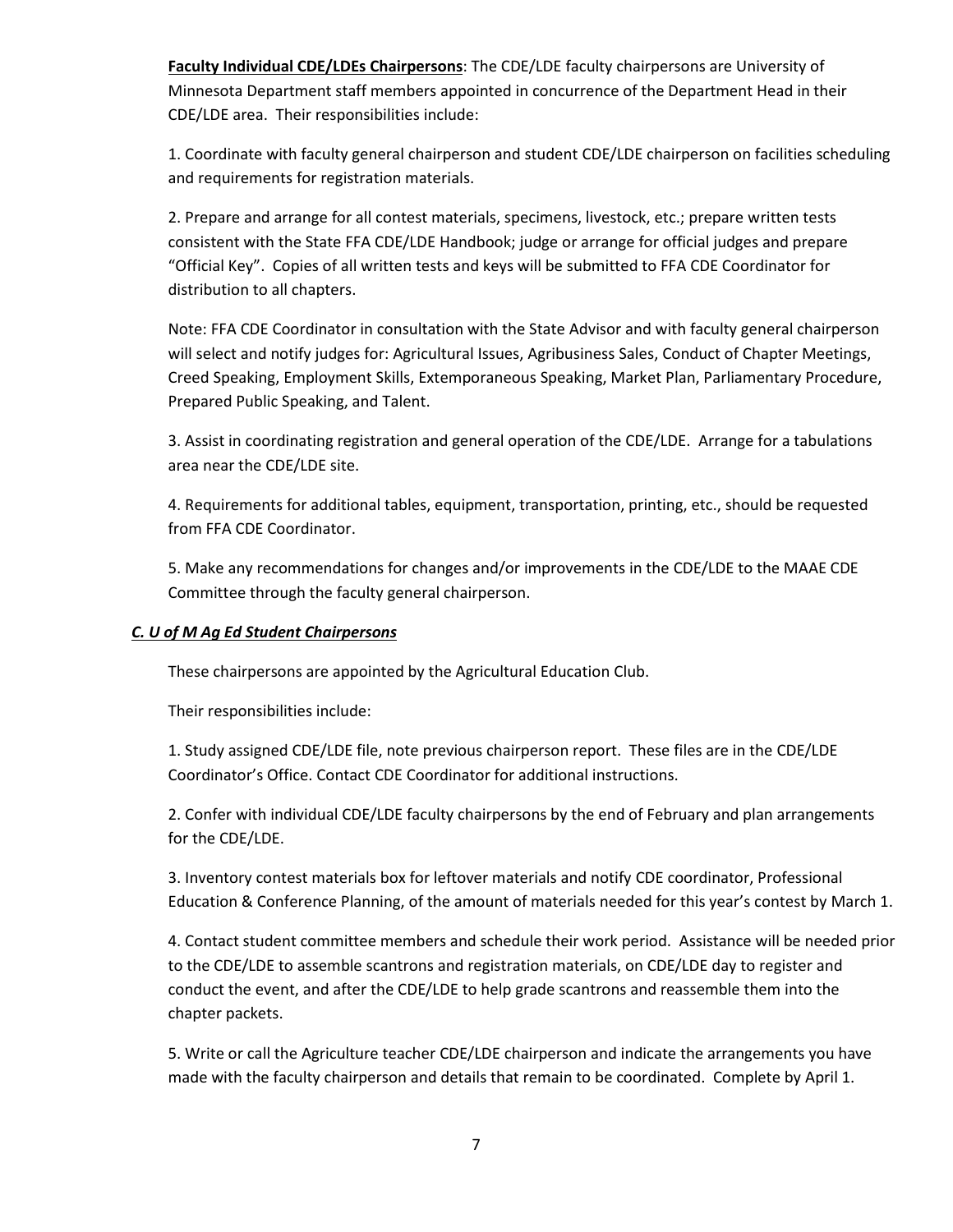6. Preparing the materials for CDE/LDE (packet preparation):

a. There is a prepared file on each CDE/LDE located in the CDE Coordinator's Office. The student contest chairperson can refer to that file for organizing packet preparation. It is their responsibility that the file is returned.

b. Check total team allocations for the state CDE/LDE & prepare five extra sets of your CDE/LDE materials.

c. Place the label with the CDE/LDE name and individual names and numbers in the upper left corner of the face of the envelope. This means that after the ribbons and tabulation sheet are placed in the envelope and the flap closed, the CDE/LDE name appears on the front of the envelope.

d. Assemble registration materials, chapter score sheet for tabulation, and complete set of scantrons for each contestant and double check contestant numbers.

g. Get certification forms from CDE Coordinator for team name and team members for your CDE/LDE. Double check names of team members, chapter name, and region on the scantron forms and on the chapter envelope prior to state convention. Make changes if an alternate is substituting during contest registration on both the tabulation sheet and chapter packet.

7. Coordinate with the Region CDE/LDE Chairperson for the delivery of the chapter packet (which includes team results, individual, and team ribbons) to the Tabulation and Awards Room. Deliver to CDE Coordinator all scantrons, tests, ranking of all teams, individuals, top ten teams, and top ten individuals.

8. All leftover envelopes, scantrons, etc., should be put in the CDE/LDE materials box and returned to the CDE coordinators office in 136 Ruttan Hall.

9. Complete your CDE/LDE report for next year's chairperson.

#### *D. MAAE CDE/LDE Committee Duties and Procedures*

#### **1. Membership**

a. Eight voting members - one secondary MAAE member from each region elected for four year terms; two elected each year on the rotation of regions 1&3, 5&7, 2&4, and 6&8.

b. Ex-officio non-voting members: State FFA Advisor, State FFA Executive Secretary, U of M FFA Convention Program Director, CDE/LDE Coordinator, and MAAE Vice President.

c. A committee chair and secretary will be selected by and from voting members at the conclusion of the annual MAAE summer conference when all terms begin.

#### **2. Meetings**

a. Committee will regularly meet during: MAAE Agricultural Technology Conference, State FFA Convention and MAAE Summer Conference. Special meetings will be called as needed. A conference telephone or zoom call may be utilized in conjunction with regular and/or special meetings. CDE Committee meetings may be canceled because of lacking agenda items.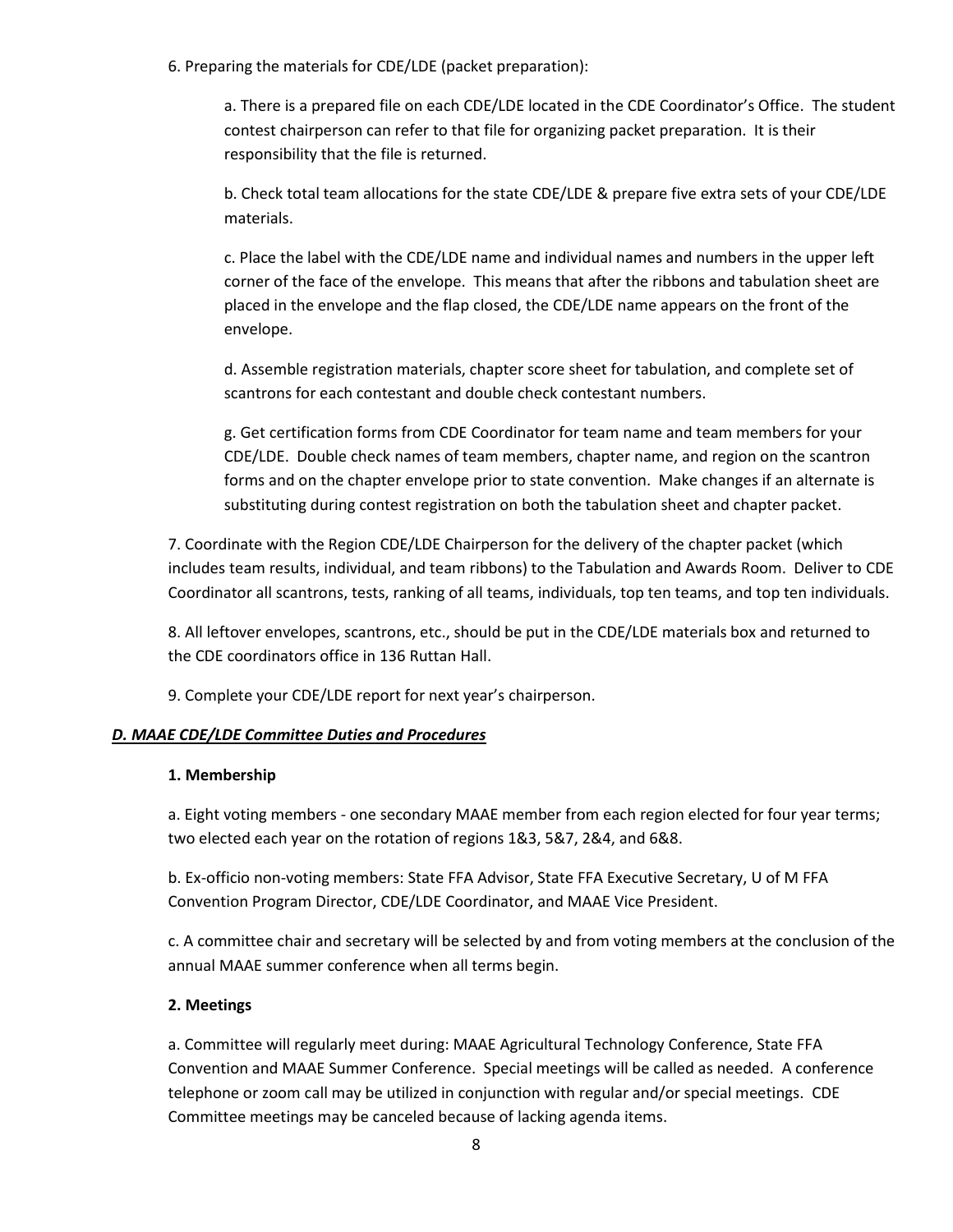b. Committee chair will send a written agenda to all regular and ex-officio CDE committee members at least one week prior to each regular meeting.

c. A minimum of six regional representatives (or designated alternates) will constitute a quorum.

d. Secretary will prepare minutes and distribute to all regular and ex-officio committee members plus MAAE secretary.

#### **3. Duties and Responsibilities - Region Members:**

a. Region member is responsible for certification procedures and resolution of conflicts for contests in their region.

b. CDE Committee Chairperson will assign each member a group of state CDE/LDEs to be monitored during State FFA Convention. Members will assist with giving awards to teams and individuals and results to chapters.

c. Complaints of rule violations, FFA member misconduct or other grievances on the conduct of any CDE/LDE must be submitted in writing and given to any MAAE CDE Committee member before Tuesday at 1:00 p.m. during the State FFA Convention.

d. Certified chapter and individual CDE/LDE no-shows and teachers not performing their assigned CDE/LDE tasks will be reported to the CDE Committee by agriculture teacher contest chairperson. Offending teachers will be given the opportunity to give a written response for reason(s) of absence to the CDE Committee Chair.

e. After a ruling has been made by the CDE Committee on cases of violations in "c" and "d" above, the CDE Committee has the authority to bar teams from competition in that contest the following year or take other appropriate action. CDE Committee Chairperson will send the offending teacher in writing the ruling made by the committee.

f. In the event that an agriculture teacher (FFA Advisor and/or MAAE member) or their representative has been reported to the committee for inappropriate behavior such as violation of CDE/LDE rules, unprofessionalism, or unethical conduct by either agriculture teachers, U of M staff and students, or others, that individual(s) will be requested in writing (which includes the listed infractions) to appear before the contest committee to give an explanation of the reported infractions. If the committee determines that the individual is to be admonished, CDE committee chair will forward in writing this decision to the MAAE President for final adjudication and action by the MAAE executive committee.

g. Regional CDE Chairpersons shall submit to the State FFA CDE Coordinator a report listing the numbers of teams and individuals that participate in all of the Regional CDE/LDEs. The information should be submitted in a timely fashion so it is available at the CDE Committee meeting at the State FFA Convention.

#### **4. Procedures for Making CDE/LDE Changes:**

a. Proposals for CDE/LDE changes will be submitted to region contest member in full written form not later than December 1. The CDE committee chair will appoint a study/proposal committee of 3-5 members chaired by a member of the CDE committee and other interested agriculture teachers plus the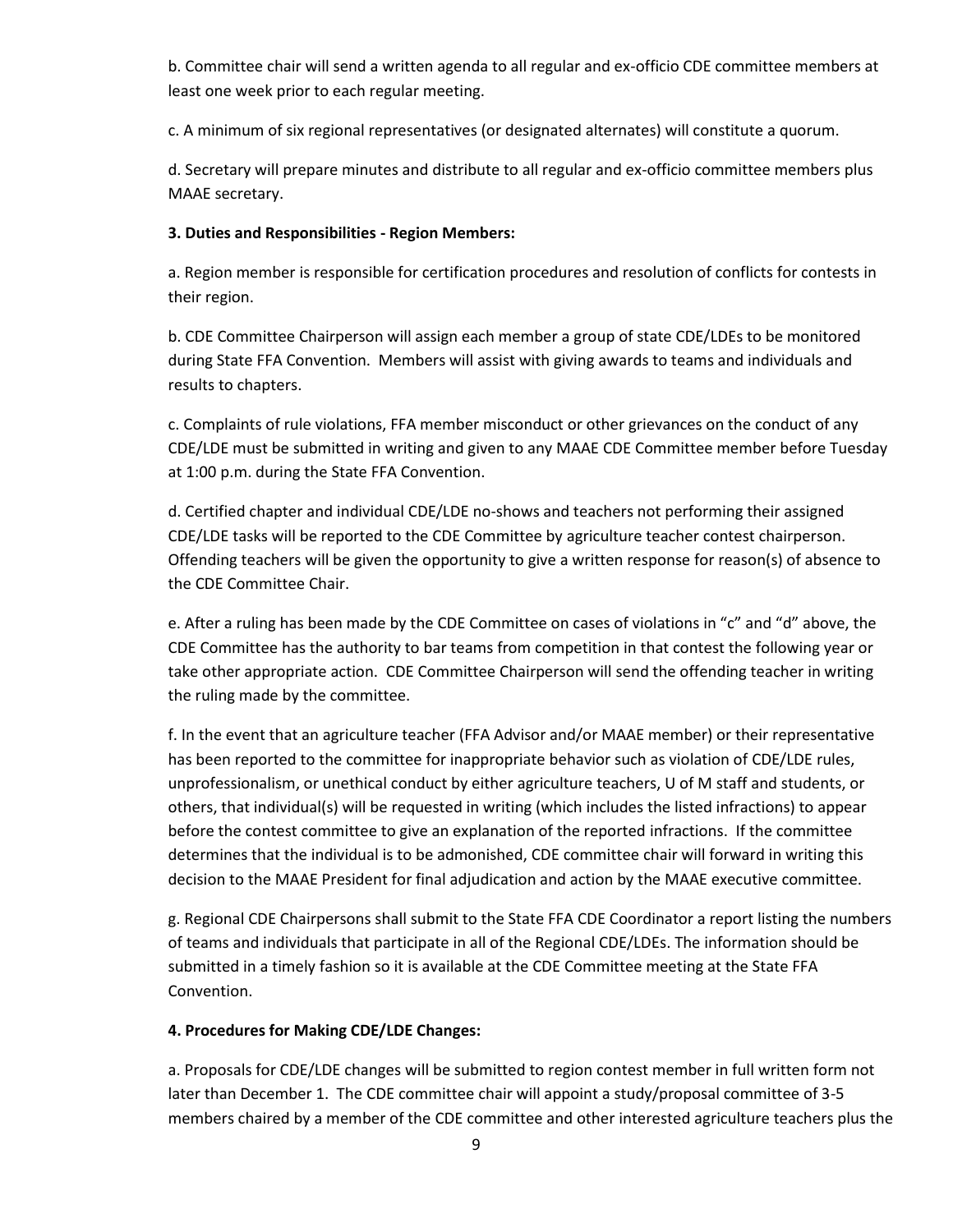appropriate University of Minnesota faculty CDE/LDE member. Proposed rule changes will have input for comments and suggestions before Ag Tech Conference. Finalized proposals will be approved at the Ag Tech Conference CDE committee meeting and voted on during the MAAE summer conference.

b. If the CDE committee supports a new CDE proposal, revised draft copies plus region quotas will be made for regions to be distributed and discussed with their respective secondary teachers for review and suggestions during January-March time frame. CDE committee will compile modifications and make an updated draft copy for distribution to FFA advisors at the state FFA convention. Final approval of CDE/LDE changes along with any quota changes will be voted on by the secondary teachers at their sectional meeting and ratified by the general membership at the annual MAAE summer conference. The changes will be effective for the immediate following school year. Revisions proposed at the annual meeting will be referred to the next year's CDE committee for further action.

#### **5. State FFA CDE/LDE Website:**

a. Changes, updates, and quotas approved at the MAAE summer conference meeting will be printed and distributed by the CDE Coordinator by September 1.

b. The CDE/LDE rules and information will be posted on the FFA Website.

This policy was moved, seconded, and passed by the MAAE board at their meeting held September 25, 1993 at Alexandria. Amended by the MAAE board at their meeting held July 15, 1996.

Amendment passed July, 2001

The MAAE Contest Committee shall have the authority to modify CDE/LDEs as needed to provide for improved, wellmanaged events. Modifications will need to be approved by 2/3 of the contest committee and not violate the spirit or the intent of the contests. Modifications should be announced at the Ag Technology Conference and the summer MAAE Conference each year. The FFA Board of Directors should review any changes. Modifications to state CDE/LDEs cannot take place 60 days prior to the next State FFA Convention. Any contest with identification items may have specimen lists updated any time after the MN CDE/LDEs of that year. These updates must be published no later than June 15th of that same year.

August 2016- Rules were revised changing some career development events to leadership development events.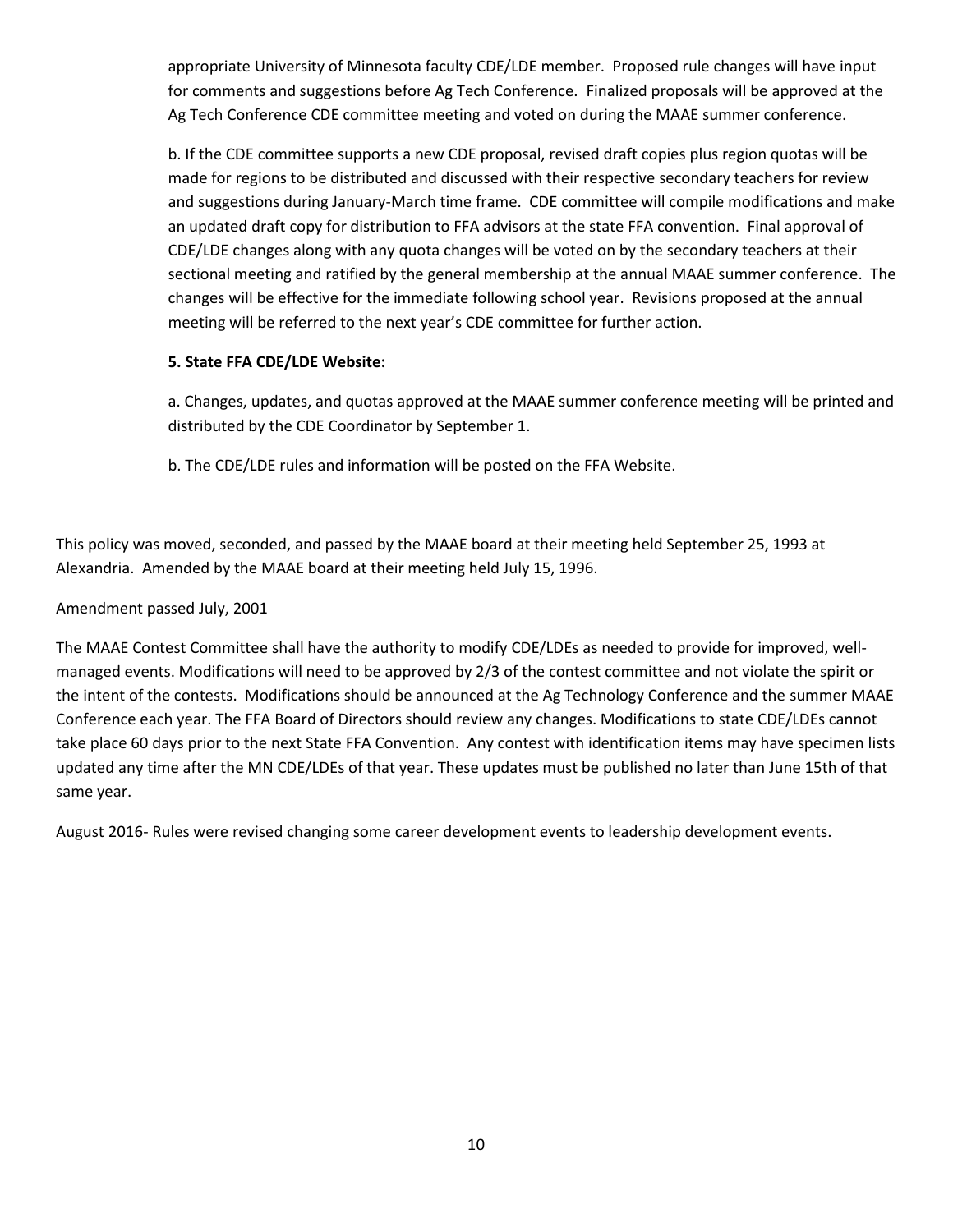## **Request for Special Needs Accommodation Form**

## **Minnesota FFA CDE/LDE Application**

The following information is required if there is a student that plans to participate in a Minnesota FFA Career or Leadership Development Event and wishes to request an accommodation for a disability.

Please complete the following information and send in this form by April 1 (or within three days of the Regional CDE/LDE – whichever date is later) to the Minnesota CDE/LDE Coordinator. This information will be held strictly confidential and will be used only to process services for participants needing special assistance. The FFA chapter making the request is responsible for providing any additional special assistance needed by the student such as readers or paras. Modifications cannot be made that reduce the integrity of the CDE/LDE.

### **Student Information**

|          | <b>Description of Disability and Accommodations Requested</b>                                      |                  |
|----------|----------------------------------------------------------------------------------------------------|------------------|
|          |                                                                                                    |                  |
|          | Please describe the limiting nature of the disability and the accommodations requested:            |                  |
|          |                                                                                                    |                  |
|          | Advisor Signature/Date                                                                             |                  |
| Send to: | Minnesota FFA CDE/LDE Coordinator or<br>146 Ruttan Hall<br>1994 Buford Avenue<br>St Paul, MN 55108 | bjork045@umn.edu |